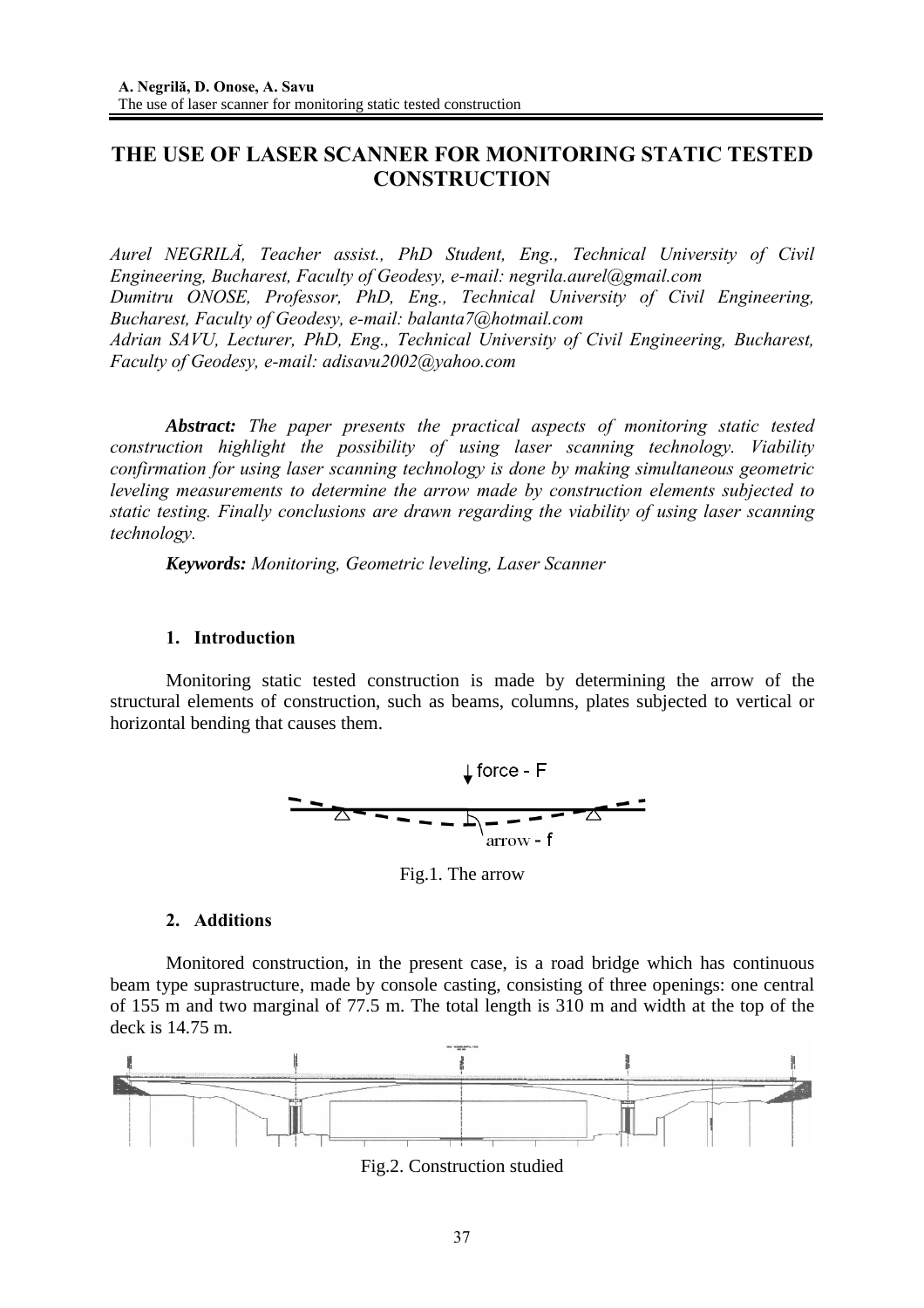The construction testing can be done by static or dynamic trials. For the static testing are used various devices and methods for determining the arrows. From the topo-geodetic point of view, in order to determine vertical movements, most often used method is geometric leveling, and the measurements are made with high precision instruments. In the case of monitored construction have been made two sets of measurements in September 2011. A set of measurements was performed using middle geometric leveling method or equal lenghts using a electronic level such as Topcon DL 101-C, with accuracy of 0.4 mm / double km leveling and possible readings of the order 0.01 mm on the the invar staff bar code with a length of 3 m. These measurements will be used as a reference, with them comparing the second set of measurements made with terrestrial laser scanner Leica Scan Station 2, which has accuracy of determining the spatial position of points of 6 mm at 50 m and 2 mm precision of modeled surfaces.





Fig.3. The equipment used for measurements

 For the static testing of the bridge were used three load hypotheses with 12 trucks of 34 tons located in a convoy consisting of two parallel rows, one in the central opening and the other two on the marginal openings. In the three hypotheses measurements were performed using the middle leveling method.

 In order to test the laser scanning technology in the case of loading the central opening of the bridge measurements were performed also with terrestrial laser scanner, and we scanned only the central opening.

 In the case of loading the central opening of the bridge the theoretical values calculated for the arrow are presented in the following figure, the values are only for the central opening.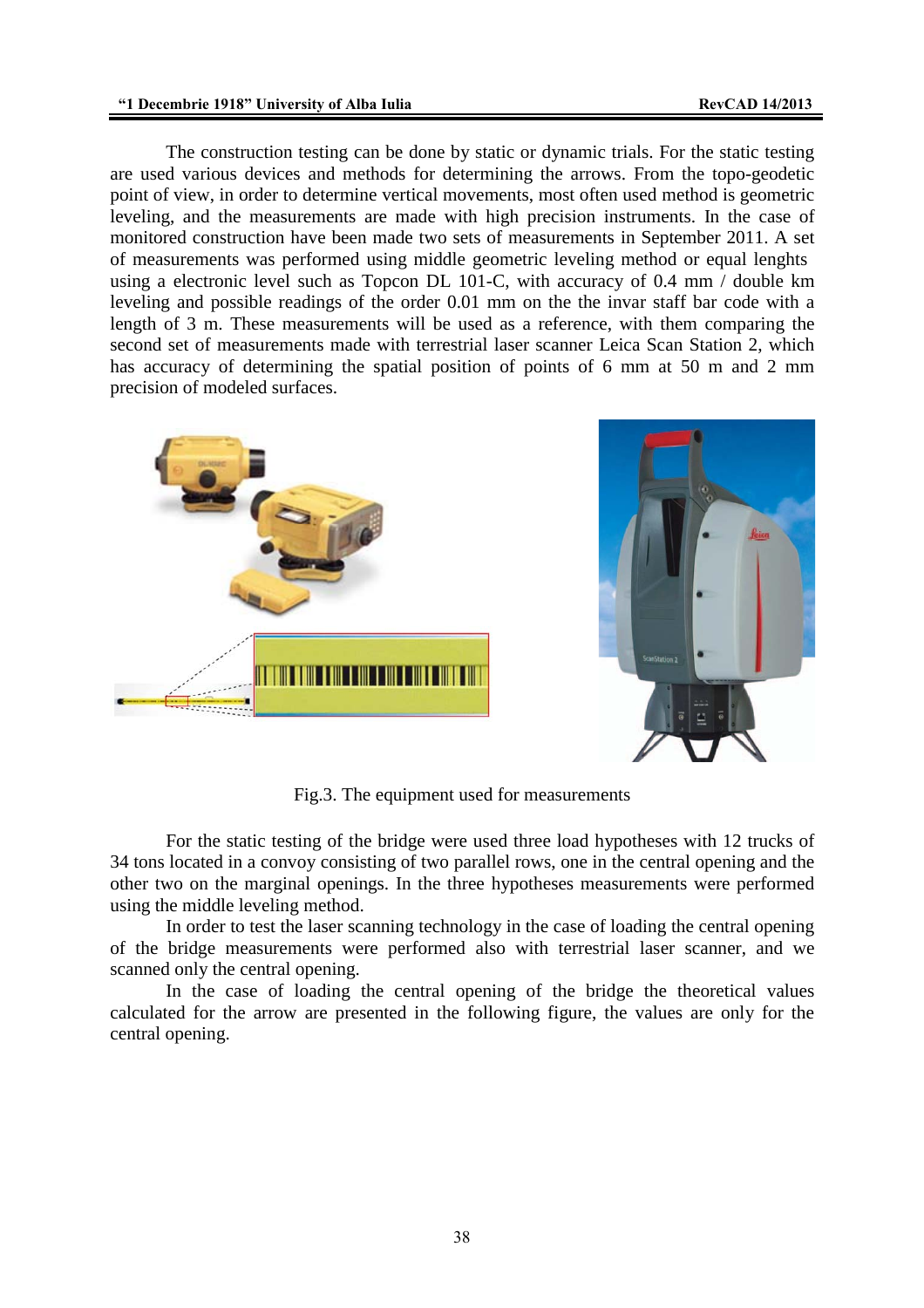

Fig.4. Theoretical value of the arrow

 In order to have reference values, measurements were performed before loading the construction in the three hypotheses, this was considered stage  $t^0$ , the next step of measurements are performed during the loadig of the central opening hypothesis.



Fig.5. Taking measurements

At each stage, in the case of leveling measurements, readings were made on a number of 43 points, including four of them located at the two ends of the bridge were used as reference points and the remaining 39 located on the bridge structure (according to the project) have been object points that were used to calculate the arrows. The time during which measurements were made was between 60 and 75 minutes for each stage. Therefore following the measurements at each stage were calculated level differences between points and the distances corresponding to the leveling line.

Level differences and distances between points obtained in each stage were processed using geodetic data processing program - SiPreG. This program uses the method of least squares to compensate measurements and obtain final results, as a reference we used a system of local altitudes. The standard deviation of the network composed of the 43 points is 0.1 mm in stage  $t^0$  and 0.3 mm in stage  $t^1$ , the accuracy of determination for point heights fits in 1 mm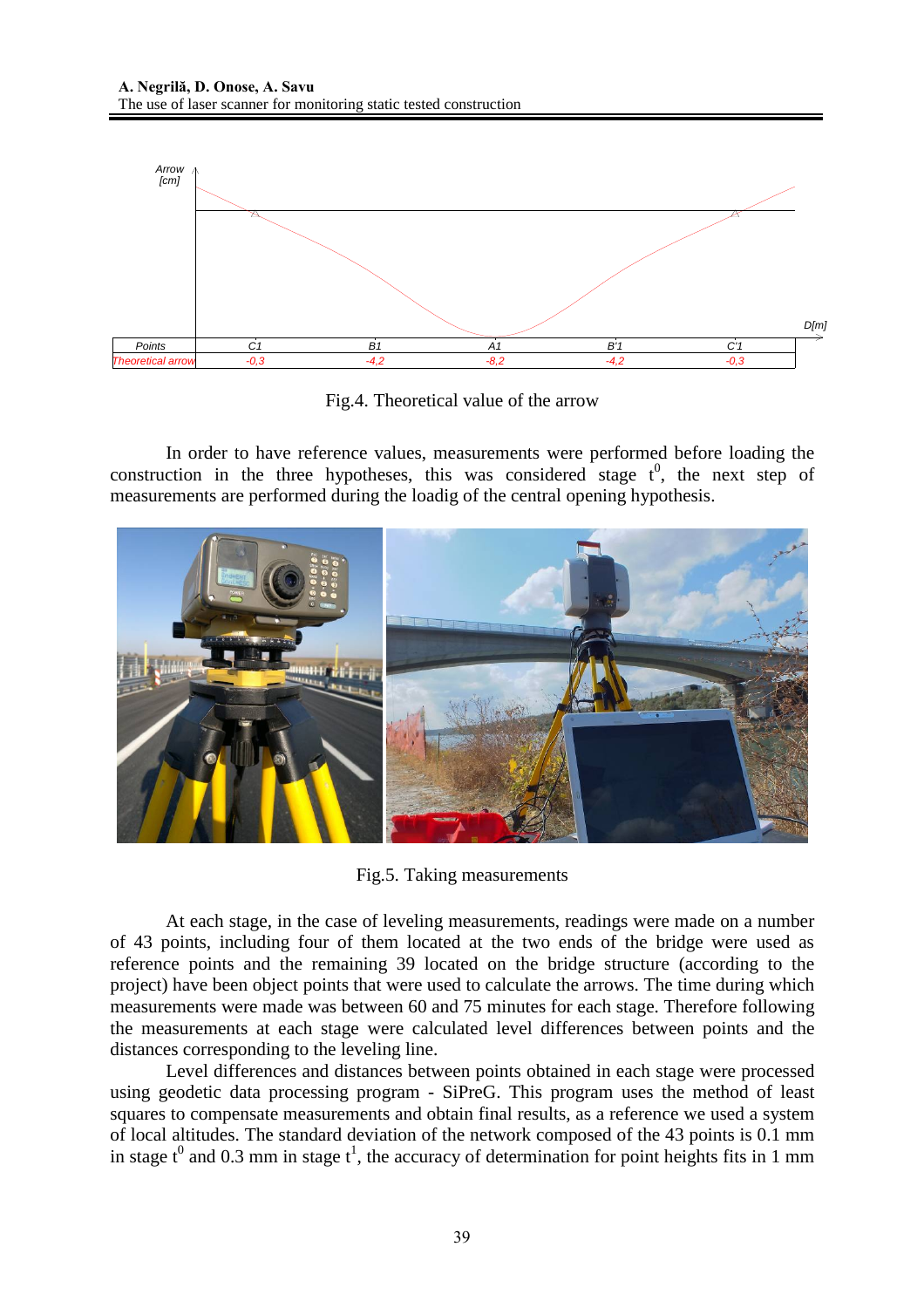minimum value required in the project and the performance of measuring devices must cover an area at least 50% higher than the expected maximum deformation.

Having available compensated heights of the points at each stage arrows were calculated and compared with theoretical data in the project. For comparison, we kept further the corresponding values for the central opening, for which measurements have been made also using terestrial laser scanner.

|  | opening; Leveling measurements                                          |  |
|--|-------------------------------------------------------------------------|--|
|  | Calculated   Theoretical $\int_{\mathbf{D}^2}$ Calculated   Theoretical |  |

Table 1. Arrows calculated in stage "1" compared to stage "0"; Loading on the central

| Point            | Calculated<br>arrow<br>(cm) | <b>Theoretical</b><br>arrow<br>(cm) | <b>Differences</b><br>(cm) |  |
|------------------|-----------------------------|-------------------------------------|----------------------------|--|
| C <sup>'</sup> 1 | 0,0                         | $-0,3$                              | 0,3                        |  |
| B'1              | $-3,3$                      | $-4,2$                              | 0,9                        |  |
| A <sub>1</sub>   | $-6,9$                      | $-8,2$                              | 1,3                        |  |
| B <sub>1</sub>   | $-3,3$                      | $-4,2$                              | 0,9                        |  |
| C1               | 0,0                         | $-0.3$                              | 0.3                        |  |

Graphical representation of leveling measurement results can be found in Figure 6.



Fig.6. The results of leveling measurements

In the case of measurements using terrestrial laser scanner it was chosen the method of stationing on the known coordinate points to make the determinations in two stages, the laser scanner allowing to be used in this way, and with two-axis compensator incorporated each measurement (determined point) have received corresponding correction. Therefore measurements from the two stages have the same reference, no longer need multiple points to make point cloud registration, bringing them to the same coordinate system.

In each stage was performed one scanning station to measure the central opening. Station from which measurements were made it was located about 100 m from the bridge, measurements at each stage lasting about 20 minutes. If we wanted to measure the whole construction the measurements could have taken around 80 minutes. If the laser scanner could be placed under the bridge (which is impossible because of the existence of water), time could be reduced to about 60 minutes.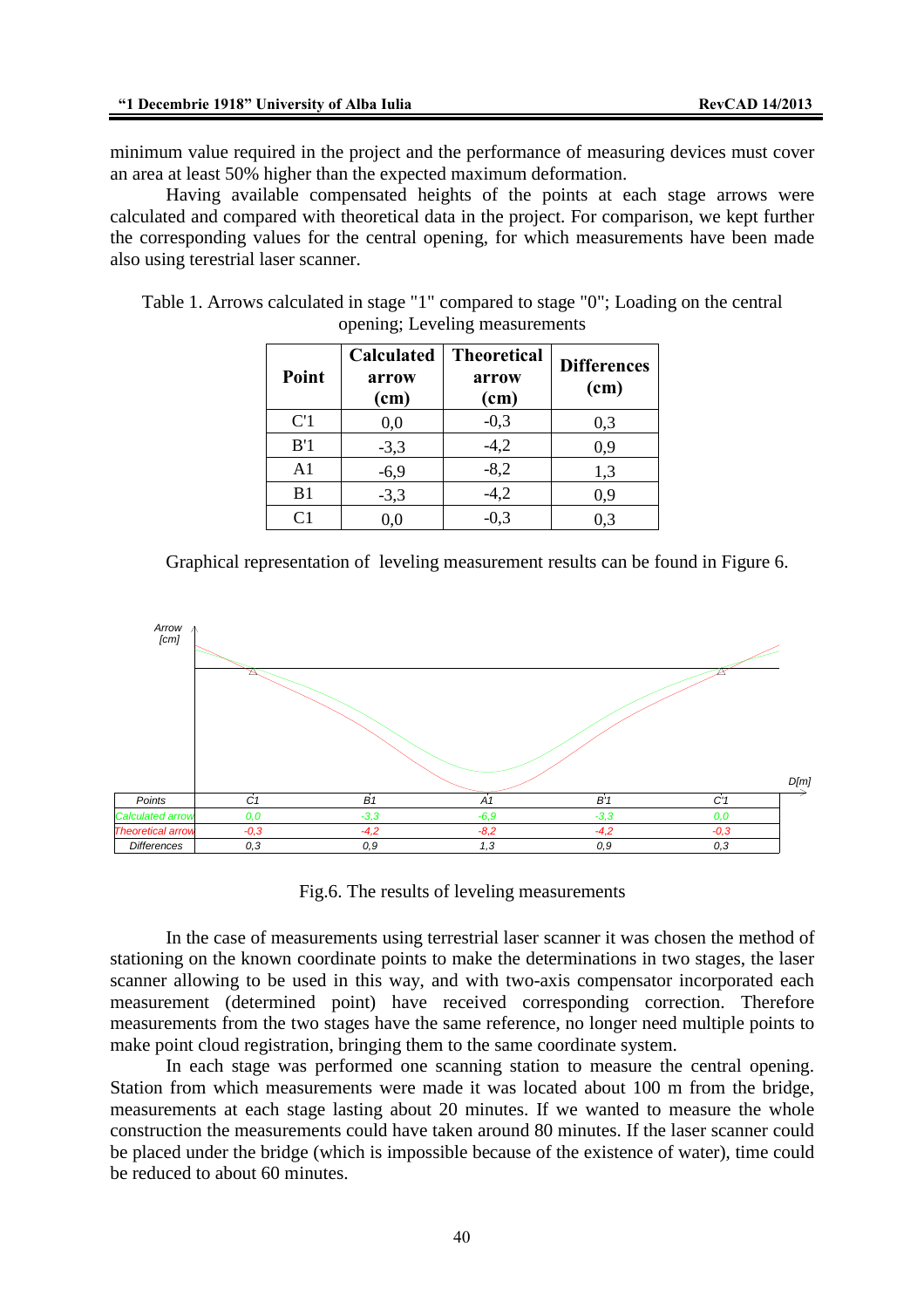For each scanning stage we obtained about 500,000 points in the central opening, the results can be seen in the figure below.



Fig.7. Point cloud resulting from scanning

 The primary analysis of measured data is done by overlapping the point clouds from the two stages of measurement (Figure 8: with green point cloud resulting in stage  $t^0$  and with red the point cloud resulting in stage  $t^1$ ).



Fig.8. Overlapping point clouds

At a first visual analysis we can see the differences between the points determined in the two stages. In Figure 9 the horizontal displacement of scanned points is due to initial orientation of the scanner and because the scan grid chosen that was different in the two stages, to see if this influences the final result. Vertical displacement is due to the loading of bridge.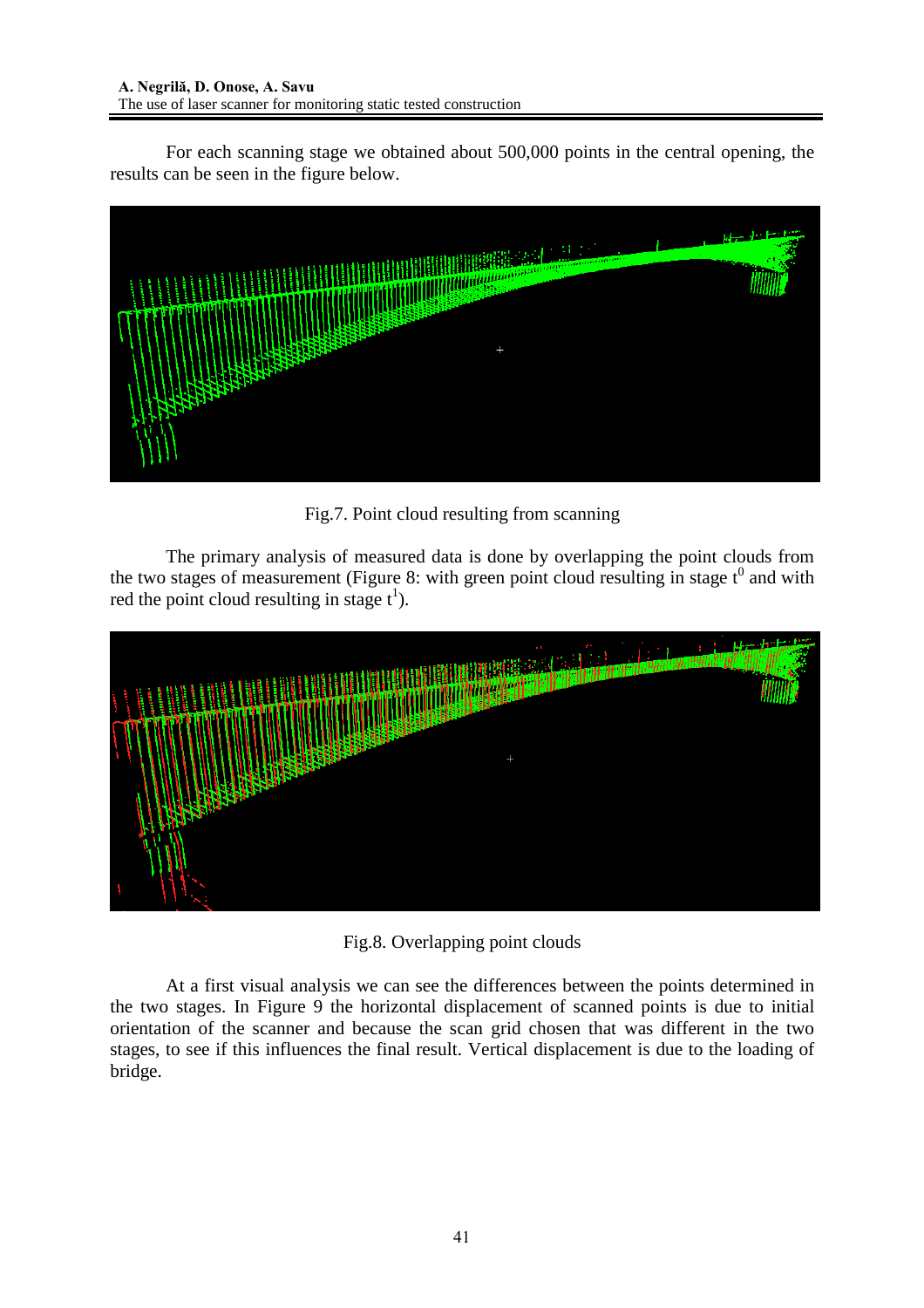

Fig.9. Overlapping point clouds - detail

The easiest way to determine the arrow is to create sections with the same origin, through the two point clouds using the Cyclone software. Creating individual sections can be achieved by selecting two points in the desired section or automatically by creating a alignment and imposing a sectioning interval, this method was further used.

The first operation to obtain sections is to create the alignment from which the sections are made. For alignment we chosen the transverse axis passing through the middle of the bridge and the sections were perpendicular to it. The menu "Tools" / "Alignment  $\&$ Sections" provides the routine "Create sections" in which the section parameters are introduced: the point of beginning and end of sections, the space between sections, the dimensions of left, right, up, down and thick sections(Figure 10).

|                  | Create Sections                                                                        |                          |
|------------------|----------------------------------------------------------------------------------------|--------------------------|
|                  | Alignment:<br>Alignment 1<br>Start Station: 0.000 m<br>Length: 1 segments, 9.719 m     |                          |
|                  | $0.000 \mid m$<br>Initial Station                                                      |                          |
| gnment           | $9.719$ m<br>End Station                                                               |                          |
|                  | $0.100$ m<br>Spacing                                                                   | $\overline{\phantom{a}}$ |
|                  | Include Transition Points                                                              |                          |
|                  | Extent<br>$-80.000$ m<br>Left                                                          |                          |
|                  | $80.000$ m<br><b>Right</b>                                                             | $\blacksquare$           |
| <b>SUPPORTER</b> | $5.000 \text{ m}$<br>Top                                                               |                          |
|                  | $-15.000$ m<br>Bottom                                                                  |                          |
|                  | $0.050$ m<br>Depth                                                                     |                          |
|                  | $\nabla$ Create Lines<br>$\overline{\mathbf{v}}$<br><b>Collect Points</b><br><b>OK</b> | Cancel                   |

Fig.10. Creating sections

In the routine "Sections manager", created sections can be viewed, adjusted on the directions left, right, top, bottom and thickness, as needed (Figure 11).

Sections can be obtained in the point cloud system (georeferenced system) or a local coordinate system of each section.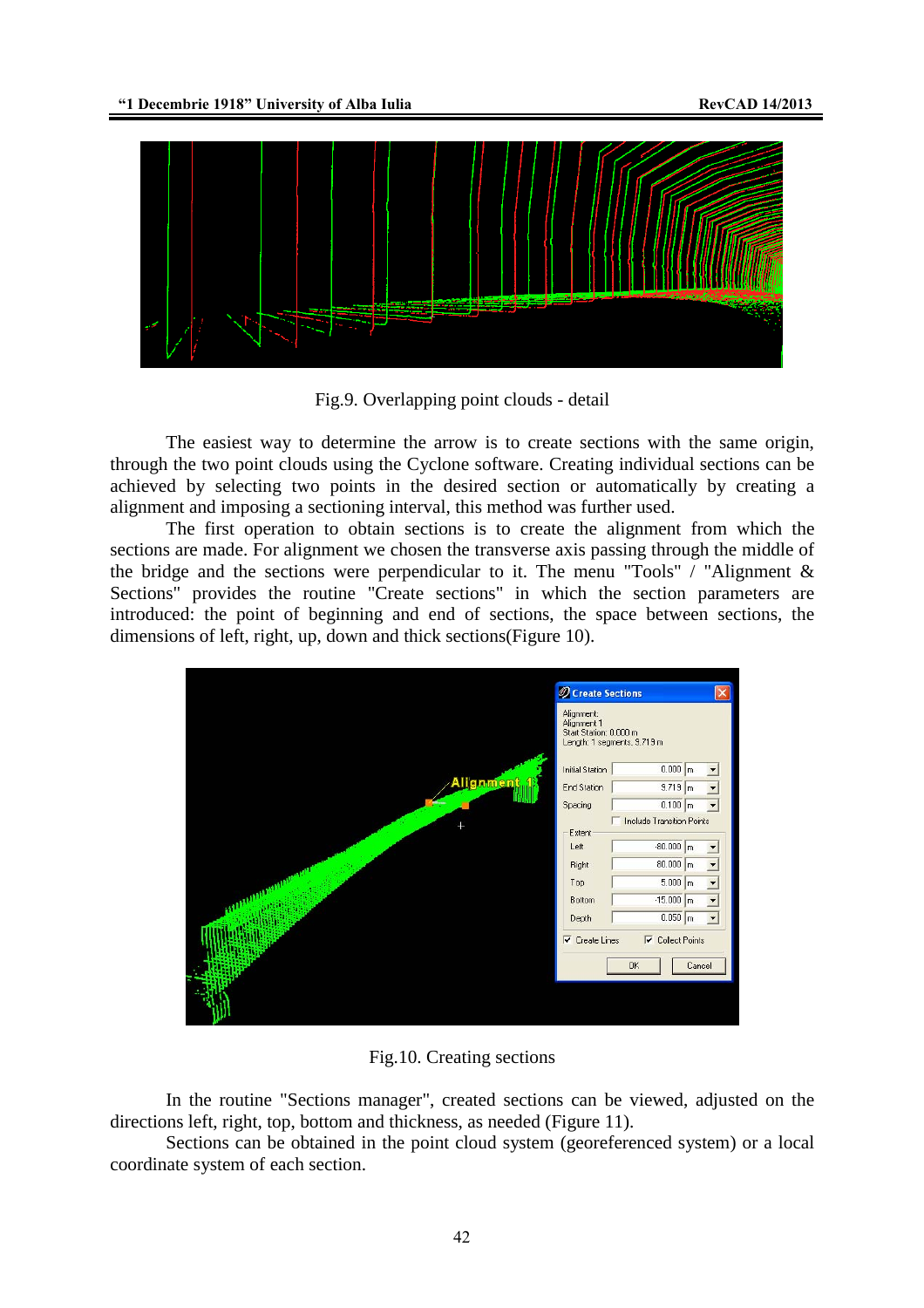| Sections Manager                           |                                                  |                        |                  |                |                        |                | н                    |              |  |
|--------------------------------------------|--------------------------------------------------|------------------------|------------------|----------------|------------------------|----------------|----------------------|--------------|--|
| Section Alignment                          |                                                  |                        |                  |                |                        |                |                      |              |  |
| $\mathbf{z} \star \mathbf{v} = \mathbf{0}$ |                                                  |                        |                  |                |                        |                |                      |              |  |
|                                            |                                                  |                        |                  |                |                        |                |                      |              |  |
| Name                                       | Station                                          | Left                   | Right            | Top            | Bottom                 | Front          | <b>Back</b>          | ᄉ            |  |
| Alignment 1 2.900 m                        |                                                  | $-80,000$ 80,000       |                  | 5,000          | $-15,000$              | 0.025          | $-0.025$             |              |  |
| Alignme                                    | $ 3.000 \text{ m} $ -80.000 80.000 5.000 -15.000 |                        |                  |                |                        | 0.025          | $-0.025$             |              |  |
| Alignment 1                                | 3.100 m                                          | $-80,000$              | 80,000           | 5.000          | $-15,000$              | 0.025          | $-0.025$             |              |  |
| Alignment 1<br>Alignment 1                 | 3.200 m<br>3.300 m                               | $-80,000$<br>$-80,000$ | 80,000<br>80,000 | 5.000<br>5.000 | $-15,000$<br>$-15,000$ | 0.025<br>0.025 | $-0.025$<br>$-0.025$ |              |  |
| Alignment 1                                | 3,400 m                                          | $-80,000$              | 80,000           | 5.000          | $-15,000$              | 0.025          | $-0.025$             |              |  |
| Alignment 1                                | 3.500 m                                          | $-80,000$              | 80,000           | 5.000          | $-15,000$              | 0.025          | $-0.025$             |              |  |
|                                            |                                                  |                        |                  |                |                        |                |                      |              |  |
| Alignment 1                                | 3,600 m                                          | $-80,000$              | 80,000           | 5.000          | $-15,000$              | 0.025          | $-0.025$             |              |  |
| Alignment 1                                | 3.700 m                                          | $-80,000$              | 80,000           | 5,000          | $-15,000$              | 0.025          | $-0.025$             |              |  |
| Alignment 1                                | 3.800 m                                          | $-80.000$              | 80,000           | 5,000          | $-15,000$              | 0.025          | $-0.025$             | $\checkmark$ |  |
|                                            |                                                  |                        |                  |                |                        |                |                      |              |  |

Fig.11. Visualization of sections

 With sections generated for the two stages, common areas will be selected to determine the arrow. Determination can be made in Cyclone software, measuring the value of the arrow in the same points where it was determined from the measurements of geometric leveling, or at other intervals along the length of the entire section. The results can be obtained using other CAD programs, because the generated sections can be exported in other various formats.

 Figure 12 shows measured values of the arrow, and in Table 2 the comparison with theoretical values.



Fig.12. Measuring the arrow

Table 2. Arrows calculated in stage "1" compared to stage "0"; Loading on the central opening; Terestrial laser scanner measurements

| Point          | <b>Calculated</b><br>arrow<br>(cm) | <b>Theoretical</b><br>arrow<br>(cm) | <b>Differences</b><br>(cm) |
|----------------|------------------------------------|-------------------------------------|----------------------------|
| C <sub>1</sub> | 0,5                                | $-0,3$                              | 0,8                        |
| B'1            | $-3,8$                             | $-4,2$                              | 0,4                        |
| A <sub>1</sub> | $-7,2$                             | $-8,2$                              | 1,0                        |
| B1             | $-3,8$                             | $-4,2$                              | 0,4                        |
| $\mathsf{C}1$  | 0,5                                | $-0,3$                              | 0,8                        |